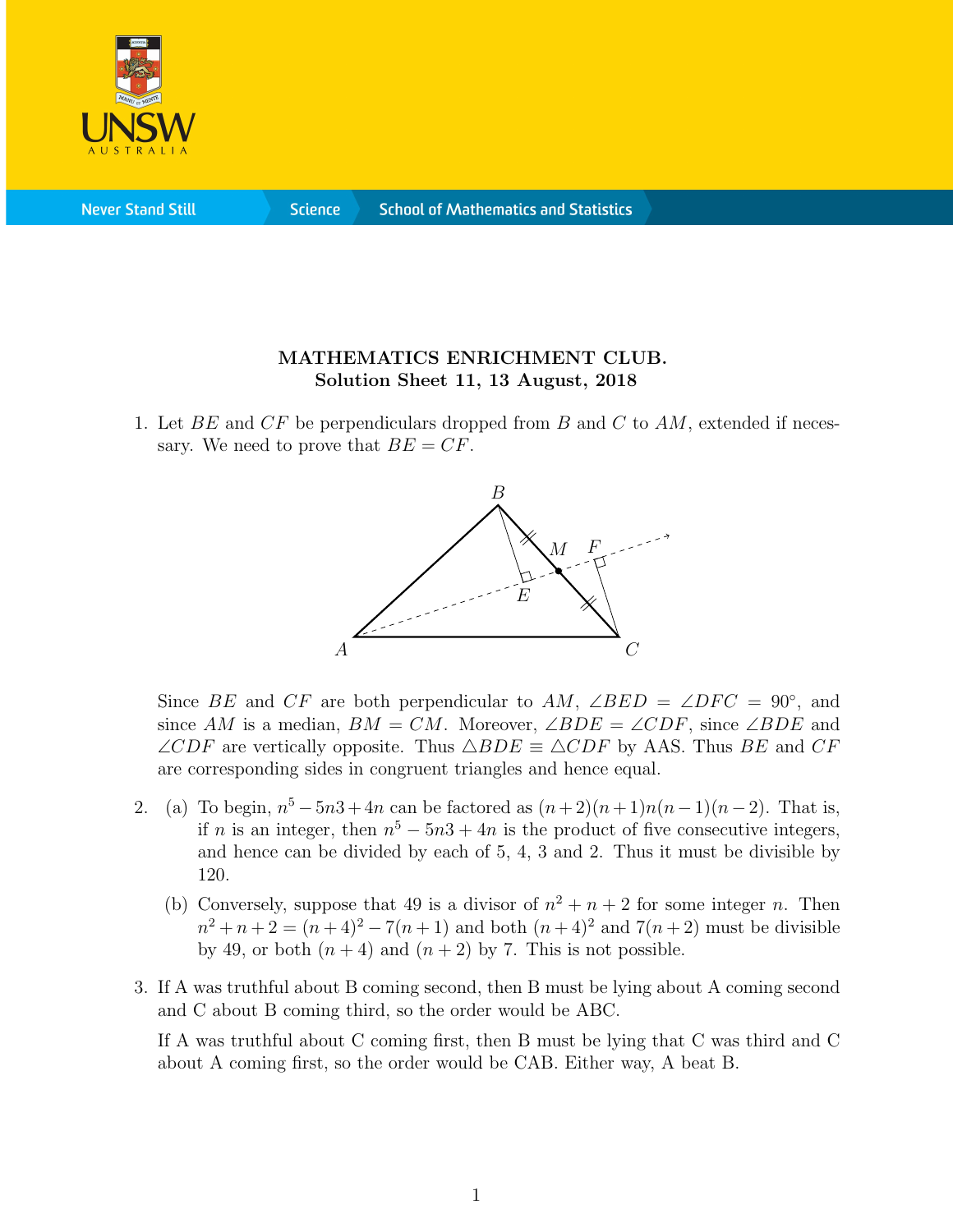- 4. (a)  $0.75_{10} = 0.11_2$ , since  $0.75 = \frac{1}{2} + \frac{1}{4} = 1 \times \frac{1}{2^1}$  $\frac{1}{2^1}+1\times\frac{1}{2^2}$ 2 2
	- (b)  $0.96875_{10} = 0.11111_2$  in base 2.
	- (c)

$$
\frac{1}{2} + \frac{1}{4} + \dots + \frac{1}{2^{k}} + \dots = 0.\dot{1}_{2} = 1
$$

If you are not convinced of this last fact, let  $x = 0.\dot{1}_2$ . Then

$$
2x = 1.\dot{1}_2
$$
(1)  

$$
x = 0.\dot{1}_2
$$
(2)  

$$
x = 1
$$
(1) - (2)

5. Firstly, we note that  $x^3 - y^3 = (x - y)(x^2 + xy + y^2)$ . Then, we find the prime factorisation of  $1729 = 7 \times 13 \times 19$ . Thus the possible factors of 1729 are 1, 7, 13, 19, 91, 133, 247, and 1729 itself. If we assume that  $x - y = 1$ , then

$$
x^2 + xy + y^2 = 1729.
$$

Furthermore, we can substitute  $x = y + 1$  into this second equation, thereby obtaining a quadratic in y. In this case, the quadratic does not have integer solutions, as  $\Delta$  is not a perfect square. However, continuing this way through all the possibilities, we obtain the solutions  $(-1, 12)$ ,  $(1, -12)$ ,  $(-9, 10)$  and  $(9, -10)$ .

## Senior Questions

- 1. (a) i. (1, 1) iii.  $(0, -1)$  iii.  $(\frac{\sqrt{3}}{2})$  $\frac{\sqrt{3}}{2},\frac{3}{2}$  $\frac{3}{2}$ ). iv. (– √ 3, 1)
	- (b) The graphs should be as follows:
		- i.  $r = \theta$ ii.  $r = \cos(2\theta)$ iii.  $r = \sin(3\theta)$  iv.  $r = 1 + 2\cos\theta$